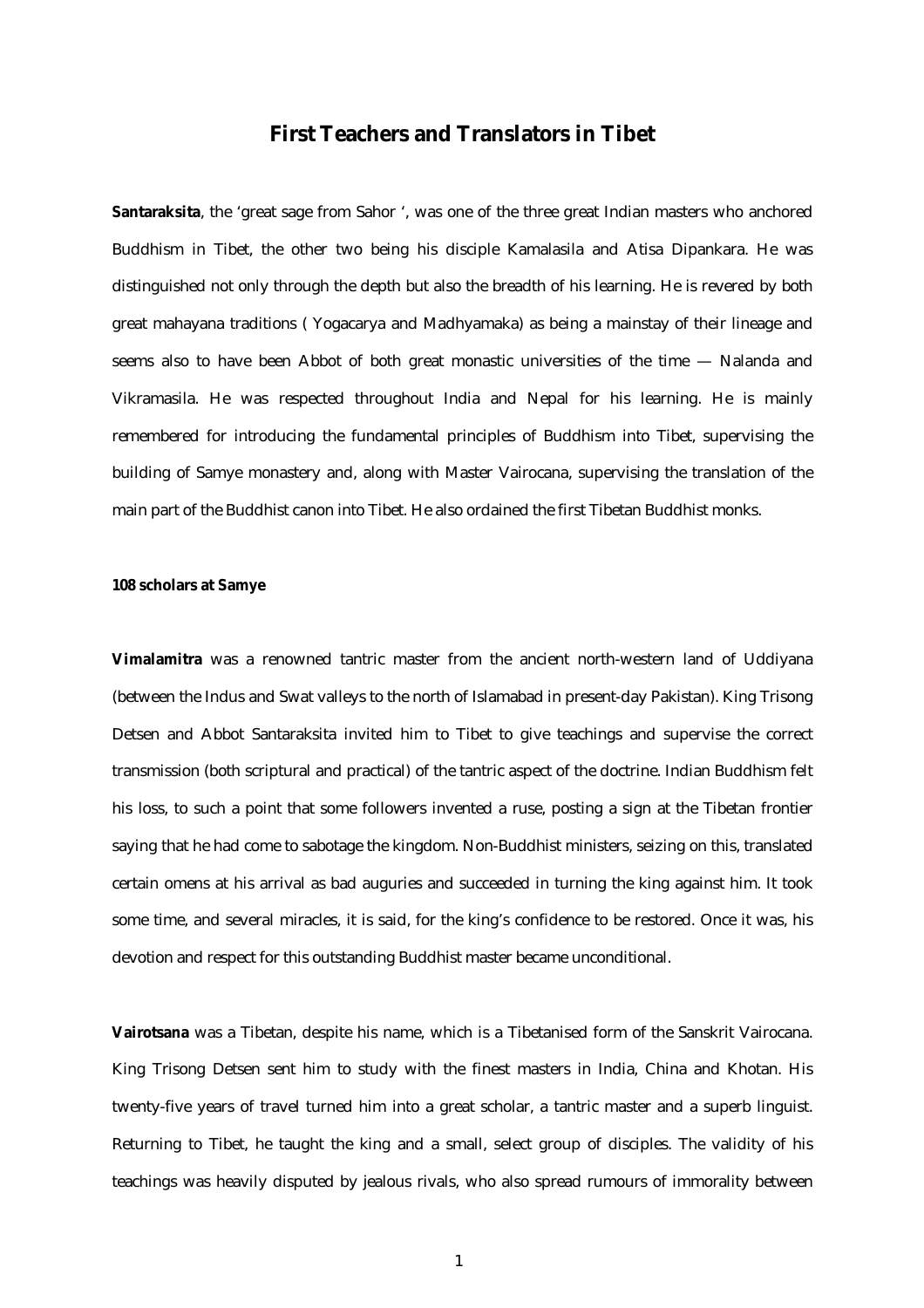him and the queen. He was exiled to Eastern Tibet (Kham) where he built a considerable reputation for himself. He was eventually rehabilitated through Vimalamitra, who not only confirmed the authenticity of his teachings but revealed them to be extremely rare and precious. His talents made him the natural head of the hundred and eight master translators gathered at Samye. He supervised their all-important work with the wisest of counsel.

**Kamalasila** in many ways determined the long-term nature of Buddhism in Tibet. After Santaraksita's death, a large formal debate was held at Samye to clarify the doctrine and to find the one best suited for Tibet. This had to be done because two main tendencies were developing in Tibet, through the respective influence of Indian and Chinese masters. The problem was the conflicting doctrinal as well as practical differences between them. The Chinese tended to a nihilistic understanding of voidness, denying all reality. The Indian's theory was one of voidness of any ultimate reality simply through the inter-relatedness of all relative things. Kamalasila, a disciple of Santaraksita and a leading exponent of madhyamaka, led the debate for Indian Buddhism against Hwa-shang, who defended the Chinese Ch'an school. The latter were defeated and so embittered that one of their followers murdered Kamalasila. The Hwa-shang faction was asked to leave Tibet. King Trisong Detsen was so greatly upset by Kamalasila's death, it is said, that he died soon afterwards.

## **The Second Wave of Buddhism**

**Smrtijnanakirti** is notable for being the first great Indian pandita to restore Buddhism in Tibet, following its destruction there by King Langdarma. Towards the end of the tenth century, he left Nepal for Eastern Tibet, where he established the teachings of abhidharma and tantra with vigour. This marked the beginning of the 'renewed Buddhism' (*sarma*) which was to definitively conquer Tibet over the eleventh century.

**Rinchen Zangpo** was the first outstanding Tibetan of the *sarma* revival. Sent to Kashmir by the monarch of the small Gu-ge kingdom in Western Tibet, he passed many years at the feet of outstanding masters before returning to his homeland. His work — and that of many other *sarma*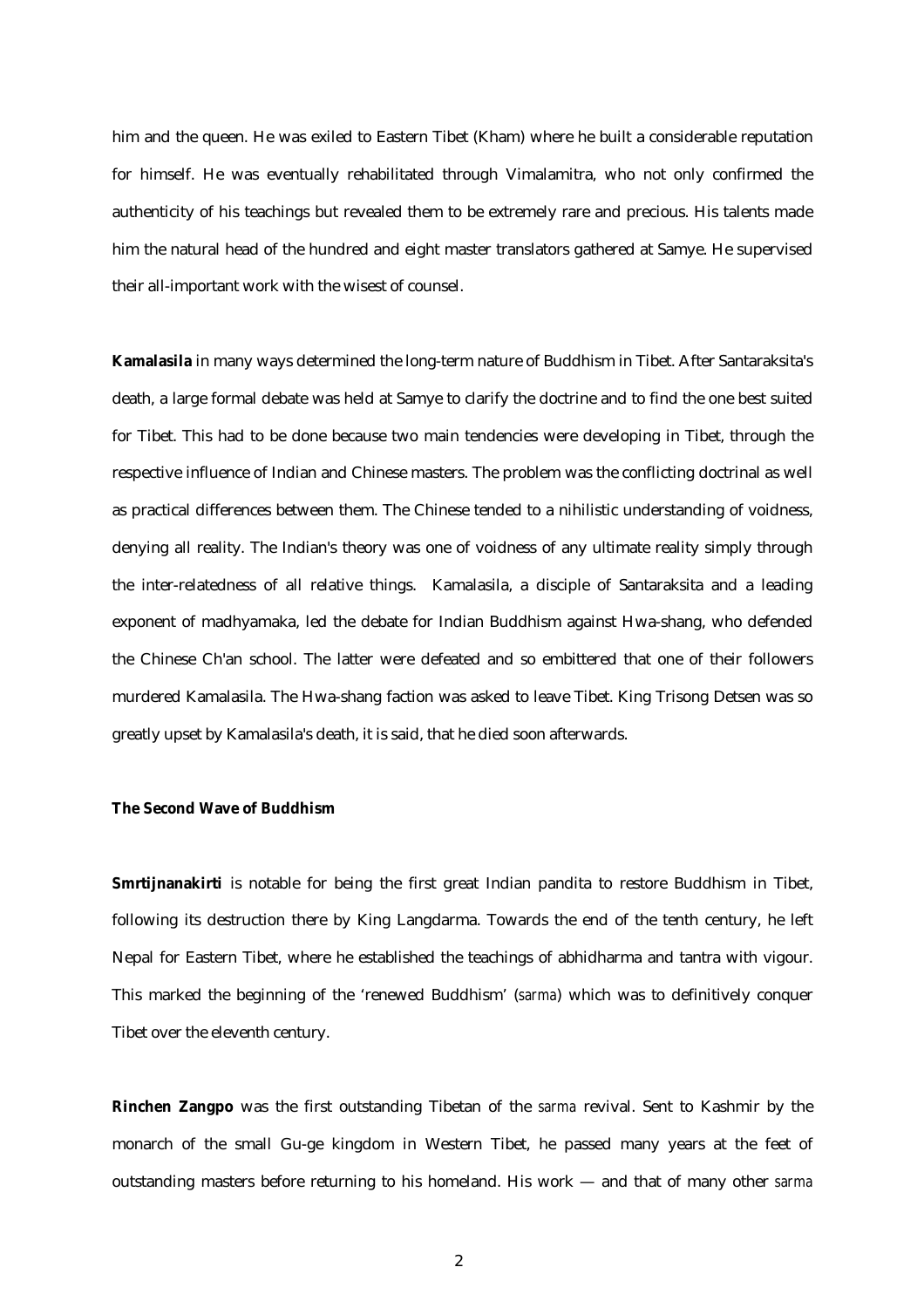masters — was not simply a revival and restoration. Many cycles of tantra previously unknown in Tibet were translated, taught and propagated by them. In his later life, Rinchen Zangpo collaborated on several major translations with the great Indian teacher Dipankara.

**Atisa Dipamkara** (982-1054), was a monument of learning and goodness; one of the brightest lights of Indian Buddhism. Born a prince of Sahor, he entered monastic training in Nalanda at the age of eleven and studied with mah~siddha Maitripa until the age of twenty. At VikramaÑila he trained extensively under the Supreme Abbot, mah~siddha Naropa, for some ten years and then went to study under the great expert in monastic conduct, Silaraksita, at Bodh Gaya. By the age of thirty-one, he was master of sutra and tantra. He next sat at the feet of the renowned scholar, Dharmapala, in Sumatra, where he studied dialectics and also received his own disciples. Having spent some twelve years in Sumatra, he returned to India and became leader of the 51 great scholars and 108 viharas constituting the VikramaÑla university.

The prince of Guge in western Tibet, a monk called Jnanaprabha, had tried sending 21 of his brightest subjects to Kashmir, for long-term study there and eventually to bring back dharma teachings. All but two died, unable to take the climatic change, and he decided that it wight be wiser to invite Indian pandits to Tibet. He went to Gartog province, to gather gold to offer to the Indian monasteries but was captured by the local ruler and held to ransom. The money for this was successfully raised but Jnanaprabha sent a message, saying that, as he was old, the money would be better spent as offerings to bring Indian masters, and in particular AtiÑa, to his land. This was done, AtiÑa giving all the gold he received to good causes before his departure. Around 1042 CE, over seventy years of age, he entered Tibet.

He spread the dharma there for thirteen years. The most famous text he composed was "A Lamp for the Path to Enlightenment" (*bodhipathaprad*§*pa*). Too old to master Tibetan thoroughly, he taught through the gifted translator Ratnabhadra, an eminent master in his own right . His faithful disciple was Dromtönpa.

**Dromtönpa**, from central Tibet, had studied first with Smrtijnanakirti before imbibing the spiritual treasures held by Atisa Dipankara. He used the latter's teachings to establish the Pure Canon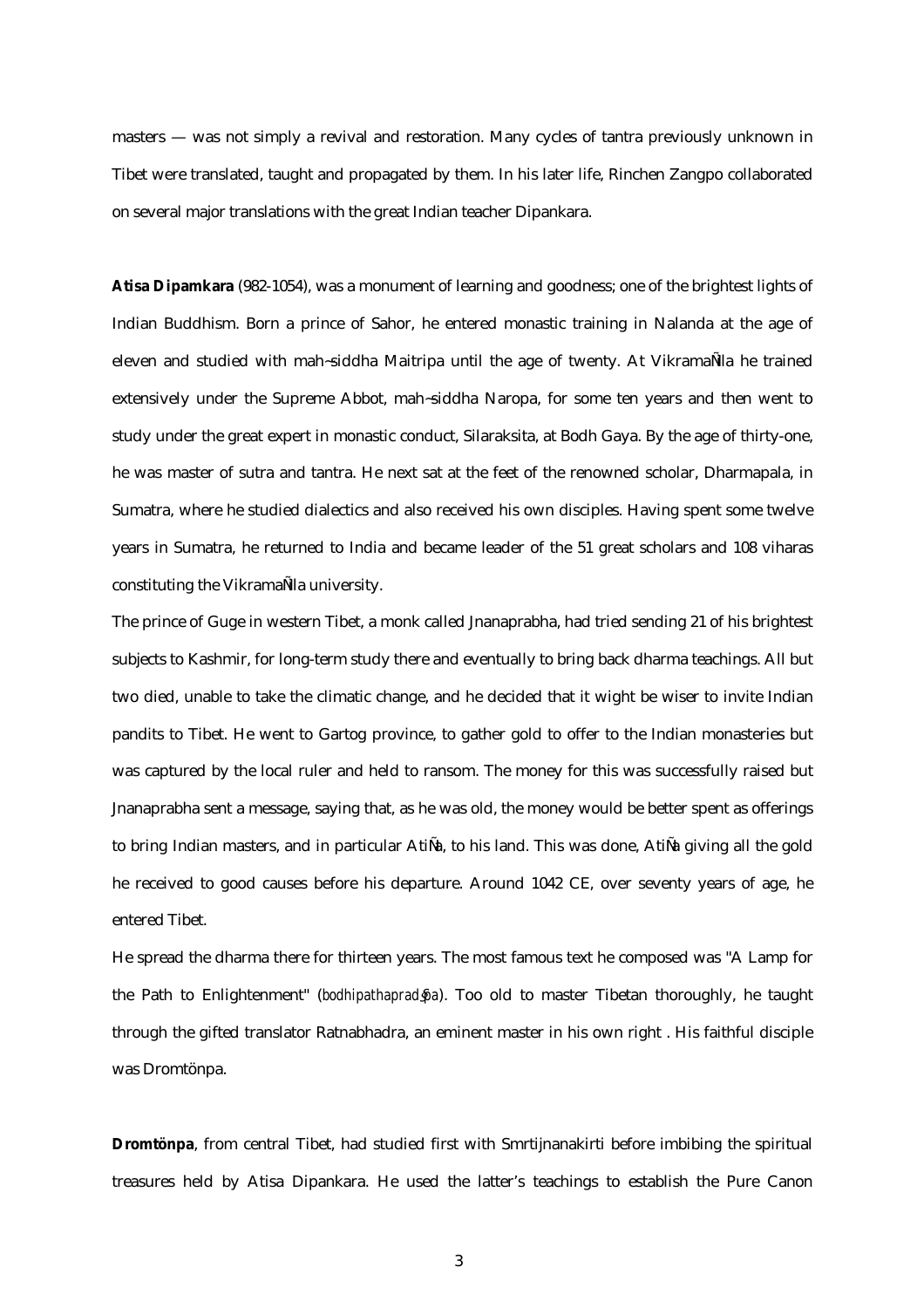(*Khadampa*) school, which was to greatly influence the Kagyu tradition and some centuries later itself became the Gelugpa tradition.

The title 'translator' may lead some people to underestimate the importance of **Marpa**, the Tibetan founder of the Kagyu tradition. He was one of the most important Tibetans of the *sarma* period to visit India to bring teachings to Tibet. Doing this under his own initiative, he applied himself to the task with tremendous energy and single mindedness, making the perilous trip across the Himalaya no less than three times. His main guru was the great Indian pandita Naropa, heir to spiritual wealth of Tilopa. Tilopa and Naropa, two of the most important figures in vajrayana Buddhism, had both been remarkable scholars and supreme Abbots of important monastic universities before leading the life of a solitary yogin.

Marpa spent sixteen years and seven months studying under Naropa and several more years with illustrious masters such a Kukuripa. He fully assimilated their teachings and was made Naropa's regent for Tibet. He took to Tibet the tantras of Guhyasamaja, Hévajra, Chakrasamvara and Mahamaya. Although he translated these teachings, his importance is not just linguistic but as a great guru and patriarch of one of Tibet's most important Buddhist lineages.

**Dro-mi** the Translator was another important Tibetan of this prolific eleventh century. Having travelled widely in India in search of teachings, he returned to Tibet where he propagated the Hevajra and Chakrasamvara tantras he had translated. He is most remembered for his influence upon Khon Konchog Gyaltsen, who founded the first monastery of the Sakya sect

When **Dampa Sangye** was born into a family of merchants in south India, a soothsayer had declared him to be a 'seven-times born siddha'. Such beings are beautiful to behold, with powerful eyes, and have special powers of speech. He studied under numerous teachers. His hagiographies mention many famous names from the eighty-four mah~siddhas, such as Anangavajra, Saraha, Kanha and Tilopa. Given the estimated dates of these masters, we must deduce that either he was extremely long-lived or that some of his gurus were direct lineage-holders of the illustrious earlier masters rather than the masters themselves. He meditated in many sacred places throughout the sub